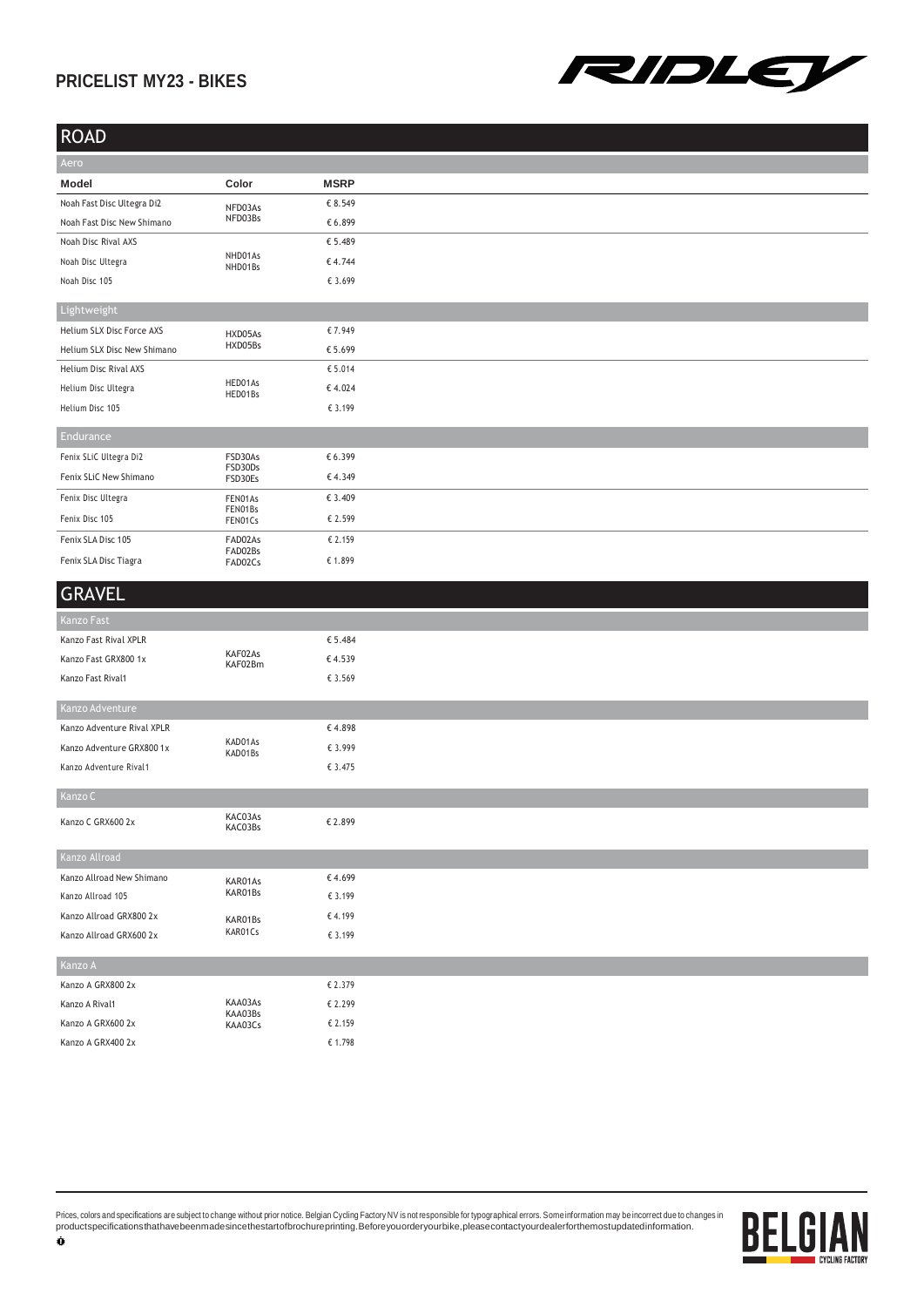## **PRICELIST MY23 - BIKES**



## **CYCLOCROSS**

| X-Night SL Disc           |                    |             |  |  |
|---------------------------|--------------------|-------------|--|--|
| Model                     | Color              | <b>MSRP</b> |  |  |
| X-Night SL Disc GRX800 2x | XNI11As            | € 3.999     |  |  |
| X-Night SL Disc GRX600 2x |                    | € 3.599     |  |  |
|                           |                    |             |  |  |
| X-Ride Disc GRX800 2x     |                    | € 2.489     |  |  |
| X-Ride Disc GRX600 2x     | XRI05As            | € 2.159     |  |  |
|                           |                    |             |  |  |
| <b>MTB</b>                |                    |             |  |  |
| Sablo SLX (Cross-country) |                    |             |  |  |
| Sablo SLX XX1 Eagle       |                    | € 6.499     |  |  |
| Sablo SLX GX AXS          |                    | € 5.999     |  |  |
| Sablo SLX X0 Eagle        | SBX01As<br>SBX01Bs | € 5.199     |  |  |
| Sablo SLX X0 Mix Eagle    |                    | €4.499      |  |  |
| Sablo SLX GX              |                    | € 3.999     |  |  |
|                           |                    |             |  |  |
| Sablo SLT GX AXS          |                    | € 5.999     |  |  |
| Sablo SLT XO Eagle        | SBX01As            | € 5.199     |  |  |
| Sablo SLT XO Mix Eagle    | SBX01Bs            | €4.499      |  |  |
|                           |                    |             |  |  |
|                           |                    |             |  |  |
| Ignite RSR XX AXS         |                    | €7.999      |  |  |
| Ignite RSR GX AXS         | IRS01As<br>IRS01Bs | € 5.799     |  |  |
| Ignite RSR X0 Eagle       |                    | €4.999      |  |  |
| Ignite RSR X0 Mix Eagle   |                    | € 3.999     |  |  |
|                           |                    |             |  |  |
| Ignite SLX X0 Mix Eagle   |                    | € 3.599     |  |  |
| Ignite SLX GX Eagle       | ISX02As<br>ISX02Bm | € 2.999     |  |  |
| Ignite SLX SX Eagle       |                    | € 1.999     |  |  |
|                           |                    |             |  |  |
| Ignite A NX Eagle         | IA907As            | € 1.599     |  |  |
| Ignite A SX Eagle         | IA907Bm<br>IA907Cs | € 1.349     |  |  |
|                           |                    |             |  |  |

Blast

| <b>E-BIKES (RES)</b> |                      |             |  |
|----------------------|----------------------|-------------|--|
| <b>U800</b>          |                      |             |  |
| Model                | Color                | <b>MSRP</b> |  |
| <b>U800 Men</b>      | U80-01As             | 3.399,00 €  |  |
| U800 Women           | U80-01Bs             | 3.399,00 €  |  |
| $\overline{U}500$    |                      |             |  |
| <b>U500 Men</b>      | U50-01Bs             | € 2.599,00  |  |
| U500 Women           | U50-01Cs             | € 2.599,00  |  |
| U400                 |                      |             |  |
| <b>U400 Men</b>      | U40-01As<br>U40-01Bs | 2.399,00€   |  |
| U400 Women           | U40-01Cs             | 2.399,00€   |  |

Prices, colors and specifications are subject to change without prior notice. Belgian Cycling Factory NV is not responsible for typographical errors. Some information may be incorrect due to changes in product specifications that have been made since the start of brochure printing. Before you order your bike, please contact your dealer for the most updated information.